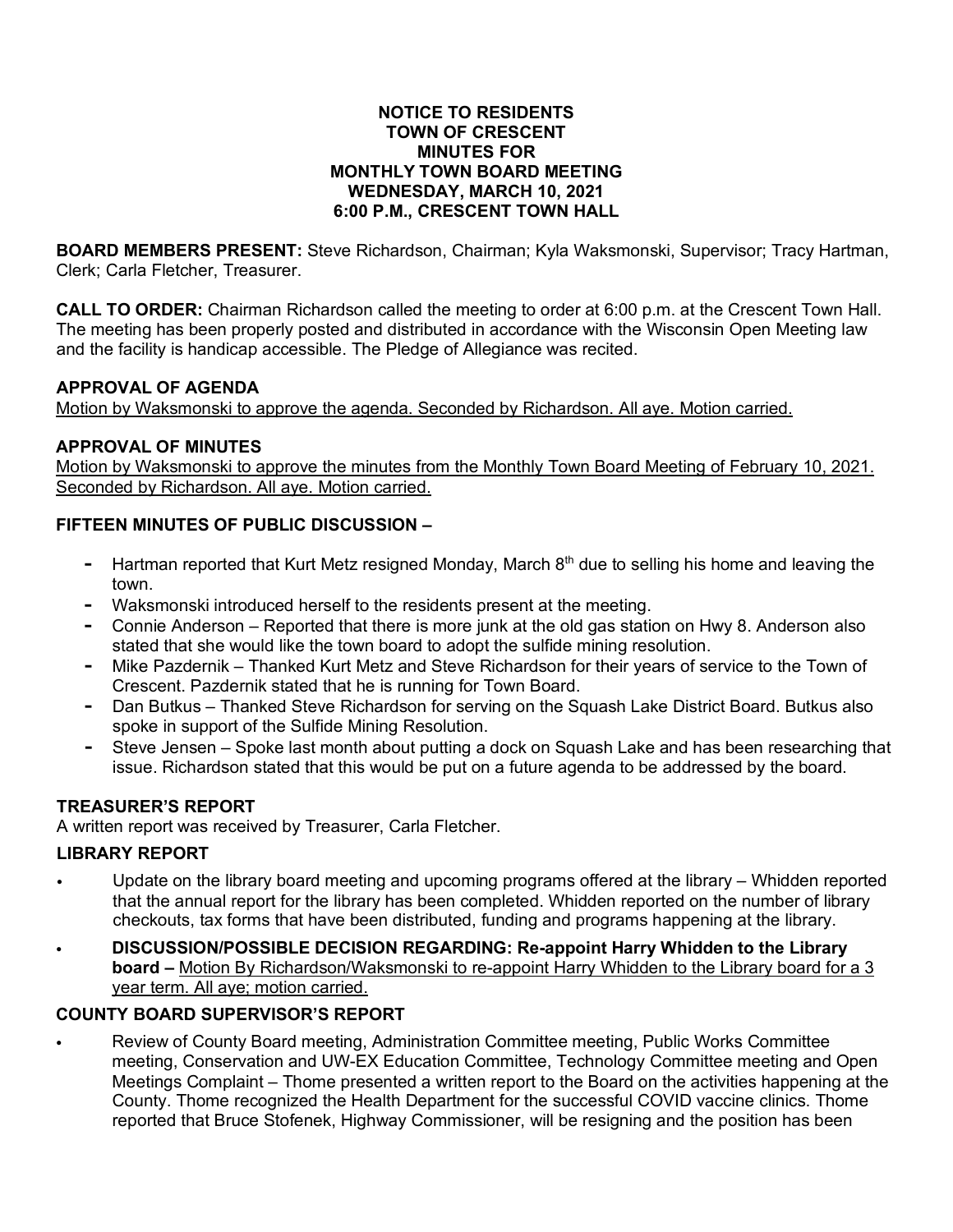offered to Alex Hegeman pending approval from the County Board. Brian Desmond, Corporation Counsel, has resigned and Mike Fugle, Assistant Corporation Counsel, has been offered the job pending approval by the county board. There is a citizen group looking at the Townline Lake Park sale and that will be addressed by the Forestry Committee in the next few meetings. Crescent Lake District formation will be presented to the County Board at the meeting next week and voted on at the April meeting. Robb Jensen questioned Thome regarding the two referendum questions that will be on the April Ballot.

### **FIRE DEPARTMENT REPORT AND APPROVAL OF PURCHASES**

• Monthly Call update, purchases update, training update, fundraiser update - None

# **FIRST RESPONDER'S REPORT AND APPROVAL OF PURCHASES -** None

#### **TOWN ROAD CREW REPORT**

• Road Projects update, update on vehicle repairs and shop repairs – Ted Lundt gave an oral report. Lundt reported that weight limits went into effect today and Lundt encouraged the board to deny any requests for waivers for the roads.

### **TOWN PLAN COMMISSION REPORT** - None

### **UNIFORM DWELLING INSPECTOR'S REPORT** - None

**SQUASH LAKE DISTRICT REPORT –** Dan Butkus, Squash Lake District Commissioners, reported that they received a milfoil control grant from the DNR through 2022 which will help keep mil rates lower.

**DISCUSSION/POSSIBLE DECISION REGARDING: Sulfide Mining Resolution –** Discussion regarding the resolution. Motion by Waksmonski/Richardson to amend the 7<sup>th</sup> Whereas to state "Whereas, Any Entity might be planning to conduct exploratory drillings for sulfide minerals, at the Wolf River Deposit, near the upper Wolf River, which is also of great County, Tribal, and regional significance, and". Discussion regarding the motion. All aye; motion carried. Motion by Richardson/Waksmonski to approve the resolution as amended. All aye; motion carried.

**DISCUSSION/POSSIBLE DECISION REGARDING: Conditional Use Permit Application – JBM Howard Companies, Inc. – 3611 Highway 47 –** Junior Howard was present to represent JBM Howard Companies, Inc. Richardson explained that the town board will advise the County on any concerns the town may have. Howard explained that a transfer station collects garbage and has to transport the garbage to a landfill within a set amount of time. JoAnne Rajek, Birch Lane Resident, questioned if there will be measures taken to minimize traffic issues on highway 47 and also expressed concern about landowners and fencing to help protect neighbors. Howard reported that there will be fencing and/or trees added to help with concerns. Howard reported that all garbage is contained. Rankin Fleming, Sunset Lane, spoke against the CUP and agrees with the previous concerns addressed with traffic congestion. Fleming also expressed concern with vermin that may be found at the transfer station. Robb Jensen expressed concern with the odors that may occur. MOTION by Richardson/Waksmonski that the Crescent Town Board is opposed to granting a conditional use permit for a transfer station at 3611 Hwy 47 for the following reasons: Odors and noise can become noxious to nearby residents more specifically on Birch Lane.Visibility, such a facility on a major highway that is at the entrance to Crescent and Rhinelander will not reflect favorably on a clean and natural aesthetic that we try to promote and does not give the best impression to visitors. Future growth, being on a major commercial corridor, future businesses will view it negatively to locate near such a facility. The proposed facility is located within the watershed of several wetlands including Hanson Lake and poses an unacceptable risk for contamination. Waksmonski stated that the need for a transfer station is recognized and asked that another location be looked at. All aye; motion carried.